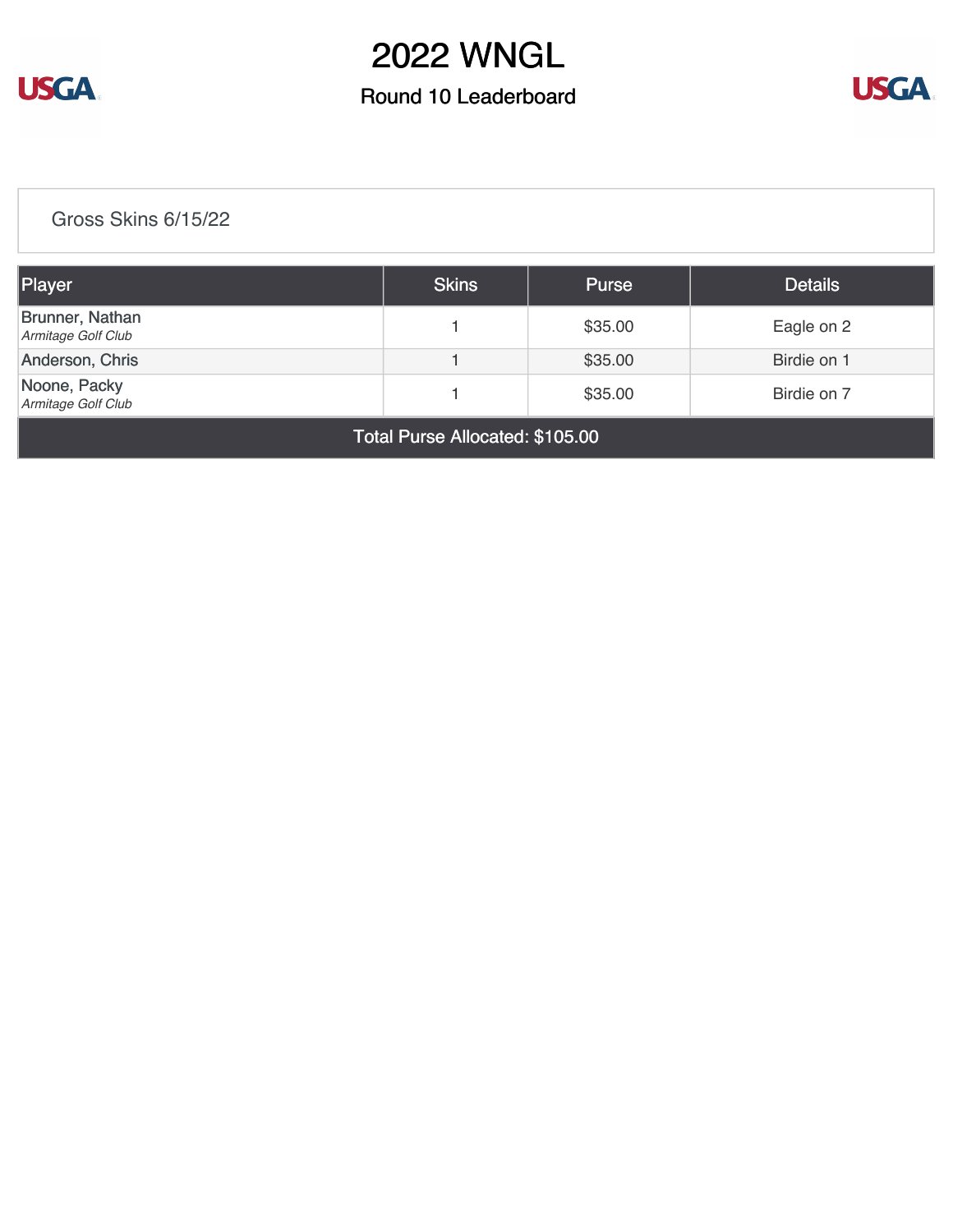

Round 10 Leaderboard



#### [Gross 6/15/2022](https://static.golfgenius.com/v2tournaments/8580903271336555091?called_from=&round_index=10)

| Flight 1                 |                                           |                        |                              |              |               |  |
|--------------------------|-------------------------------------------|------------------------|------------------------------|--------------|---------------|--|
| Pos.                     | Player                                    | To Par<br><b>Gross</b> | <b>Total</b><br><b>Gross</b> | Purse        | <b>Points</b> |  |
| $\mathbf{1}$             | Halula, Lee<br>Armitage Golf Club         | $-1$                   | 34                           | \$30.00      | 10.00         |  |
| $\overline{c}$           | Schroeder, Aaron<br>Armitage Golf Club    | $\mathsf E$            | 35                           | \$20.00      | 8.00          |  |
| $\qquad \qquad -$        | Brunner, Nathan<br>Armitage Golf Club     | $\mathsf E$            | 35                           |              |               |  |
| $- -$                    | Noone, Packy<br>Armitage Golf Club        | $+1$                   | 36                           |              |               |  |
| 3                        | Rase, Marshall                            | $+1$                   | 36                           | \$11.25      | 6.00          |  |
| $\overline{4}$           | Thomas, Matt<br>Armitage Golf Club        | $+1$                   | 36                           |              | 3.00          |  |
|                          | Glasser, Travis<br>Armitage Golf Club     | $+3$                   | 38                           |              |               |  |
| 5                        | <b>Taylor, Matt</b><br>Armitage Golf Club | $+3$                   | 38                           |              | 3.00          |  |
| 6                        | Schneider, Jon<br>Armitage Golf Club      | $+5$                   | 40                           |              | 3.00          |  |
| $\overline{7}$           | Munsch, Chris<br>Armitage Golf Club       | $+5$                   | 40                           |              | 3.00          |  |
| 8                        | Anderson, Chris                           | $+5$                   | 40                           |              | 3.00          |  |
| 9                        | Rozell, Chris<br>Armitage Golf Club       | $+6$                   | 41                           |              | 3.00          |  |
| $10$                     | Potalivo, Andy<br>Armitage Golf Club      | $+7$                   | 42                           |              | 3.00          |  |
| Flight 2                 |                                           |                        |                              |              |               |  |
| Pos.                     | Player                                    | To Par<br>Gross        | <b>Total</b><br><b>Gross</b> | <b>Purse</b> | <b>Points</b> |  |
| $\mathbf{1}$             | DePalma, Brett<br>Armitage Golf Club      | $+1$                   | 36                           | \$30.00      | 10.00         |  |
| --                       | Reed, Charlie<br>Armitage Golf Club       | $+3$                   | 38                           |              |               |  |
| $\overline{c}$           | Hollingsworth, Al<br>Armitage Golf Club   | $+3$                   | 38                           | \$20.00      | 8.00          |  |
| 3                        | Crandy, Mark<br>Armitage Golf Club        | $+6$                   | 41                           | \$11.25      | 6.00          |  |
| $\overline{\phantom{a}}$ | Filipovich, Brad<br>Armitage Golf Club    | $+6$                   | 41                           |              |               |  |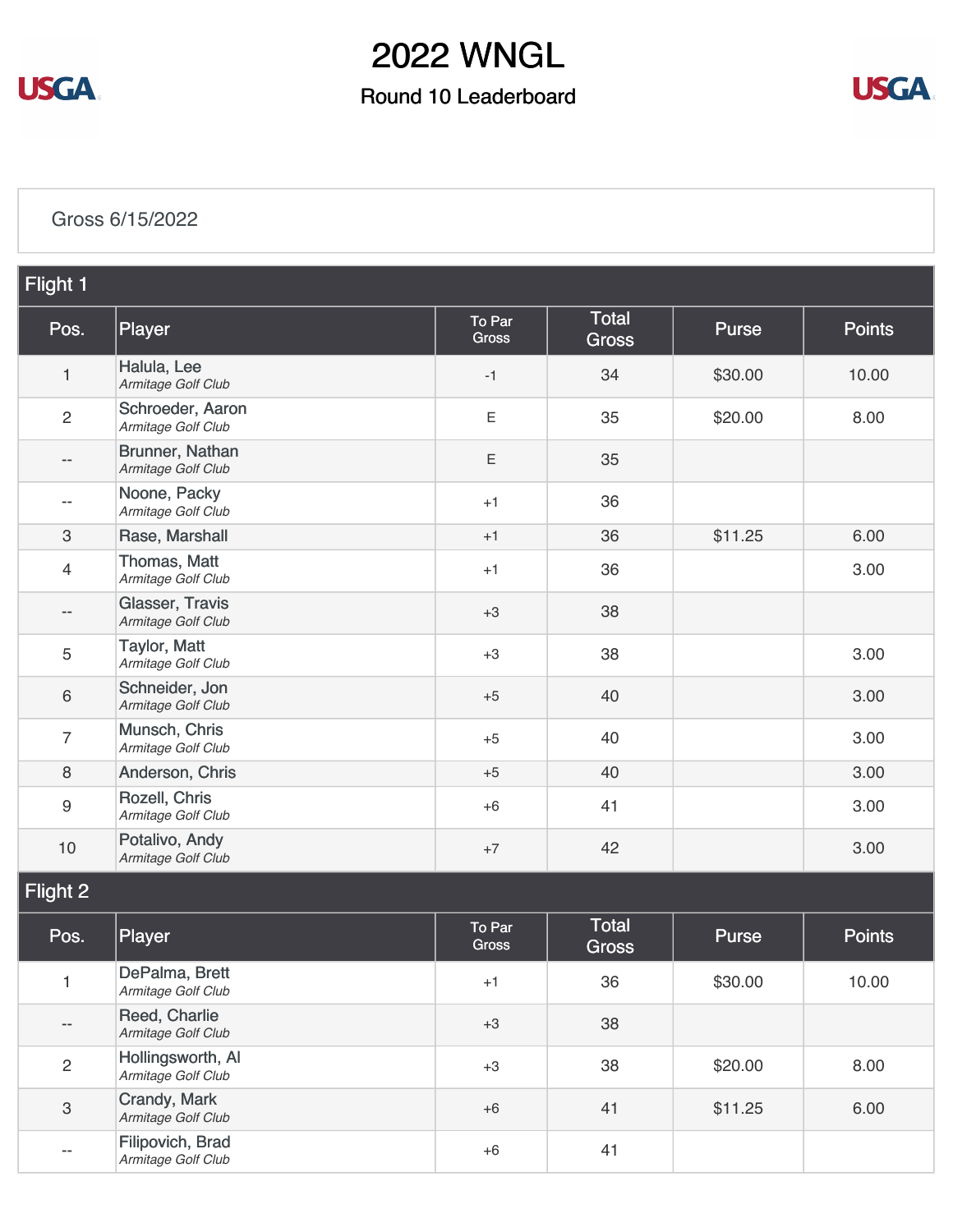

### Round 10 Leaderboard



| $-$              | King, Tom<br>Armitage Golf Club       | $+8$                   | 43                    |              |               |
|------------------|---------------------------------------|------------------------|-----------------------|--------------|---------------|
| $\overline{4}$   | Mabius, Dalton<br>Armitage Golf Club  | $+9$                   | 44                    |              | 3.00          |
| 5                | Greene, Harris<br>Armitage Golf Club  | $+10$                  | 45                    |              | 3.00          |
| 6                | Wilson, Hal<br>Armitage Golf Club     | $+10$                  | 45                    |              | 3.00          |
| $\overline{7}$   | Ross, Nate<br>Armitage Golf Club      | $+11$                  | 46                    |              | 3.00          |
| 8                | Swivel, Andrew<br>Armitage Golf Club  | $+12$                  | 47                    |              | 3.00          |
| $\boldsymbol{9}$ | Bush, Brian<br>Armitage Golf Club     | $+14$                  | 49                    |              | 3.00          |
| Flight 3         |                                       |                        |                       |              |               |
| Pos.             | Player                                | To Par<br><b>Gross</b> | Total<br><b>Gross</b> | <b>Purse</b> | <b>Points</b> |
| 1                | Reynolds, Jim<br>Armitage Golf Club   | $+4$                   | 39                    | \$30.00      | 10.00         |
| $-\, -$          | Downing, Mark<br>Armitage Golf Club   | $+6$                   | 41                    |              |               |
| $\overline{c}$   | Toth, Phillip<br>Armitage Golf Club   | $+6$                   | 41                    | \$20.00      | 8.00          |
| $-\!$ $\!-$      | Rabold, Earl<br>Armitage Golf Club    | $+7$                   | 42                    |              |               |
| $\,3$            | Pepperman, Bill<br>Armitage Golf Club | $+8$                   | 43                    | \$11.25      | 6.00          |
| $\overline{4}$   | Freitas, Chris<br>Armitage Golf Club  | $+9$                   | 44                    |              | 3.00          |
| $-$              | Parson, Brandon<br>Armitage Golf Club | $+10$                  | 45                    |              |               |
| 5                | Cook, Roy<br>Armitage Golf Club       | $+12$                  | 47                    |              | 3.00          |
| 6                | Suchy, Brian<br>Armitage Golf Club    | $+16$                  | 51                    |              | 3.00          |
| $\overline{7}$   | Pillion, Tom<br>Armitage Golf Club    | $+16$                  | 51                    |              | 3.00          |
| 8                | Burlett, Bob<br>Armitage Golf Club    | $+16$                  | 51                    |              | 3.00          |
| $\boldsymbol{9}$ | Holst, Mark<br>Armitage Golf Club     | $+17$                  | 52                    |              | 3.00          |
| Flight 4         |                                       |                        |                       |              |               |
| Pos.             | Player                                | To Par<br>Gross        | Total<br><b>Gross</b> | Purse        | <b>Points</b> |
| 1                | O'Neill, Pat<br>Armitage Golf Club    | $+10$                  | 45                    | \$30.00      | 10.00         |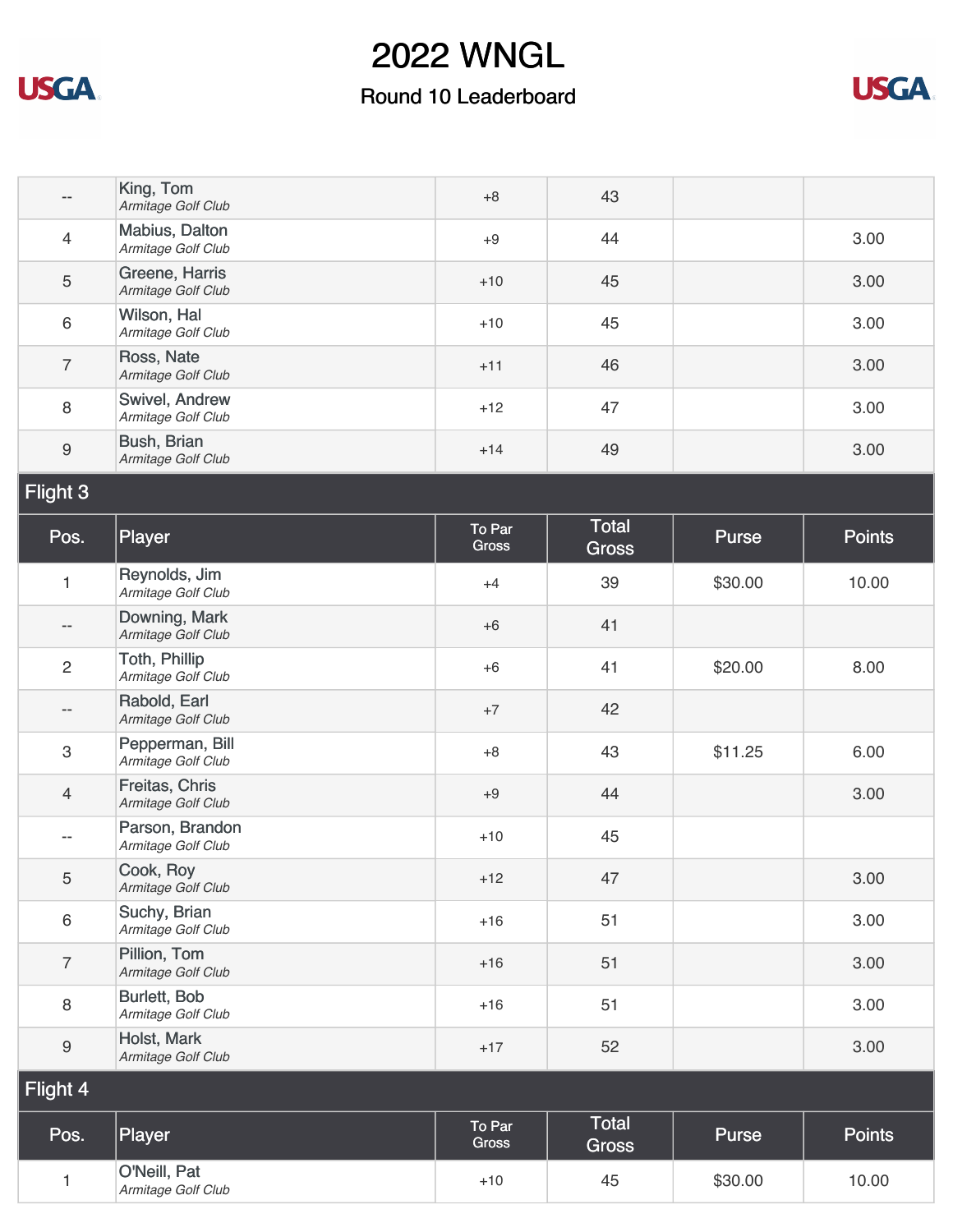

### Round 10 Leaderboard



| $\overline{2}$                        | Norris, Doug<br>Armitage Golf Club    | $+12$ | 47 | \$20.00 | 8.00 |
|---------------------------------------|---------------------------------------|-------|----|---------|------|
| $-$                                   | Fleegal, Alan<br>Armitage Golf Club   | $+12$ | 47 |         |      |
| $\mathfrak{S}$                        | Vroman, Chris<br>Armitage Golf Club   | $+12$ | 47 | \$11.25 | 6.00 |
| --                                    | Toth, John<br>Armitage Golf Club      | $+13$ | 48 |         |      |
| $\overline{4}$                        | Brandt, Debbie<br>Armitage Golf Club  | $+14$ | 49 |         | 3.00 |
| 5                                     | Countryman, Tom<br>Armitage Golf Club | $+16$ | 51 |         | 3.00 |
| $6\,$                                 | Mank, Joe<br>Armitage Golf Club       | $+17$ | 52 |         | 3.00 |
| $\overline{7}$                        | Riggs, Art<br>Armitage Golf Club      | $+18$ | 53 |         | 3.00 |
| $- -$                                 | Perry, Nick<br>Armitage Golf Club     | $+19$ | 54 |         |      |
| 8                                     | Stockwell, Sue<br>Armitage Golf Club  | $+29$ | 64 |         | 3.00 |
| $\boldsymbol{9}$                      | Casey, Lisa<br>Armitage Golf Club     | $+30$ | 65 |         | 3.00 |
| Total Purse Allocated: \$245.00       |                                       |       |    |         |      |
| <b>Total Points Allocated: 171.00</b> |                                       |       |    |         |      |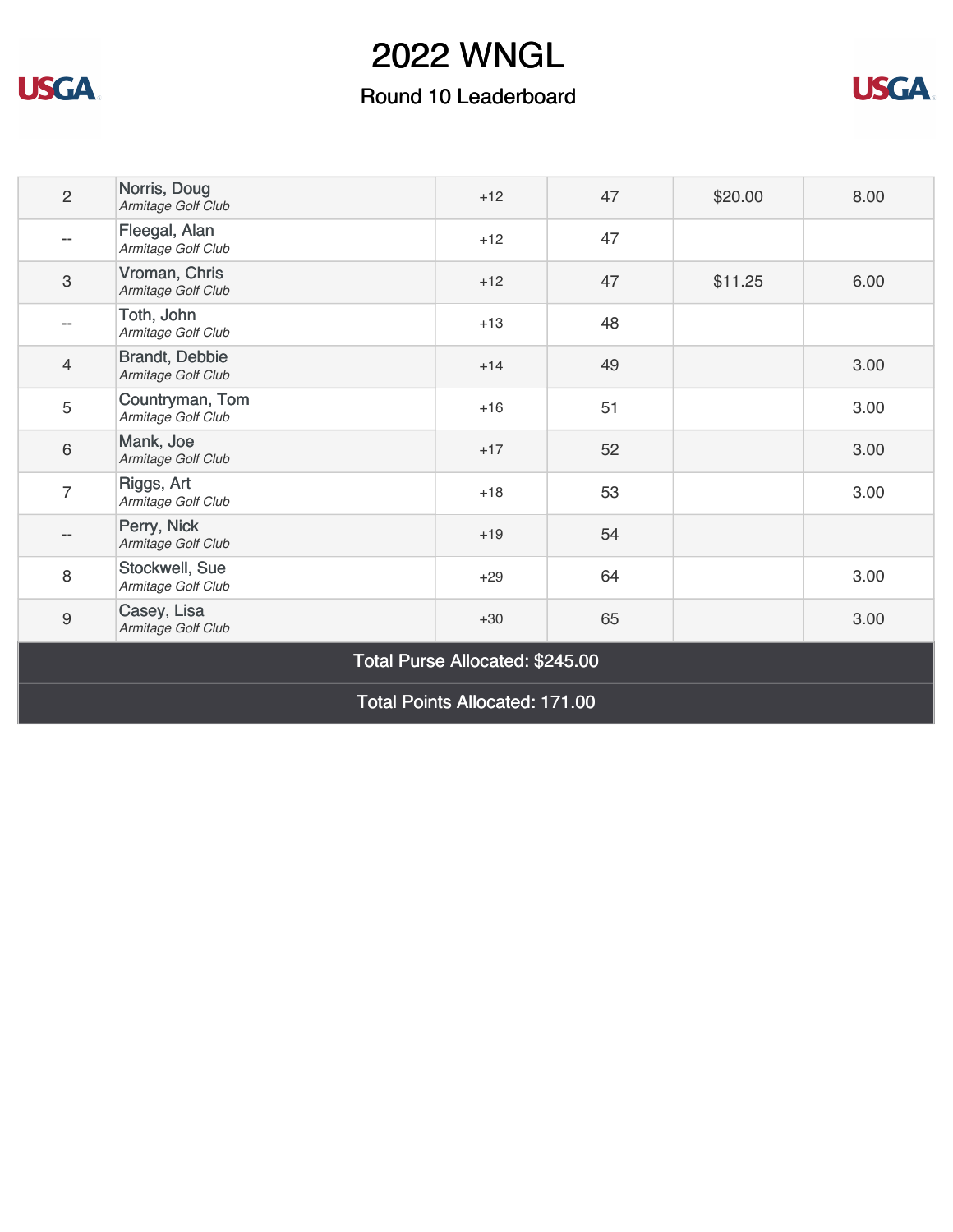

#### Round 10 Leaderboard



#### [Net 6/15/2022](https://static.golfgenius.com/v2tournaments/8580903274624889428?called_from=&round_index=10)

| Flight 1                  |                                         |                      |                            |              |               |  |
|---------------------------|-----------------------------------------|----------------------|----------------------------|--------------|---------------|--|
| Pos.                      | Player                                  | To Par<br><b>Net</b> | <b>Total</b><br><b>Net</b> | Purse        | <b>Points</b> |  |
| $-$                       | Halula, Lee<br>Armitage Golf Club       | $-3$                 | 32                         |              |               |  |
| $\mathbf{1}$              | Brunner, Nathan<br>Armitage Golf Club   | $\mathsf E$          | 35                         | \$30.00      | 10.00         |  |
| $\overline{2}$            | Noone, Packy<br>Armitage Golf Club      | $+1$                 | 36                         | \$20.00      | 8.00          |  |
| --                        | Schroeder, Aaron<br>Armitage Golf Club  | $+1$                 | 36                         |              |               |  |
| $\ensuremath{\mathsf{3}}$ | Glasser, Travis<br>Armitage Golf Club   | $+1$                 | 36                         | \$11.25      | 6.00          |  |
| $\overline{\phantom{a}}$  | Rase, Marshall                          | $+2$                 | 37                         |              |               |  |
| --                        | Taylor, Matt<br>Armitage Golf Club      | $+2$                 | 37                         |              |               |  |
| $\qquad \qquad -$         | Schneider, Jon<br>Armitage Golf Club    | $+3$                 | 38                         |              |               |  |
| $- -$                     | Munsch, Chris<br>Armitage Golf Club     | $+3$                 | 38                         |              |               |  |
| $\qquad \qquad -$         | Thomas, Matt<br>Armitage Golf Club      | $+3$                 | 38                         |              |               |  |
| $\overline{\phantom{m}}$  | Anderson, Chris                         | $+3$                 | 38                         |              |               |  |
| $\qquad \qquad -$         | Rozell, Chris<br>Armitage Golf Club     | $+5$                 | 40                         |              |               |  |
|                           | Potalivo, Andy<br>Armitage Golf Club    | $+7$                 | 42                         |              |               |  |
| Flight 2                  |                                         |                      |                            |              |               |  |
| Pos.                      | Player                                  | To Par<br><b>Net</b> | <b>Total</b><br><b>Net</b> | <b>Purse</b> | <b>Points</b> |  |
| --                        | DePalma, Brett<br>Armitage Golf Club    | $-3$                 | 32                         |              |               |  |
| $\mathbf{1}$              | Reed, Charlie<br>Armitage Golf Club     | $-2$                 | 33                         | \$30.00      | 10.00         |  |
| $\mathbf{2}$              | Filipovich, Brad<br>Armitage Golf Club  | $\mathsf E$          | 35                         | \$20.00      | 8.00          |  |
| --                        | Hollingsworth, Al<br>Armitage Golf Club | $\mathsf E$          | 35                         |              |               |  |
| $\ensuremath{\mathsf{3}}$ | King, Tom<br>Armitage Golf Club         | $+2$                 | 37                         | \$11.25      | 6.00          |  |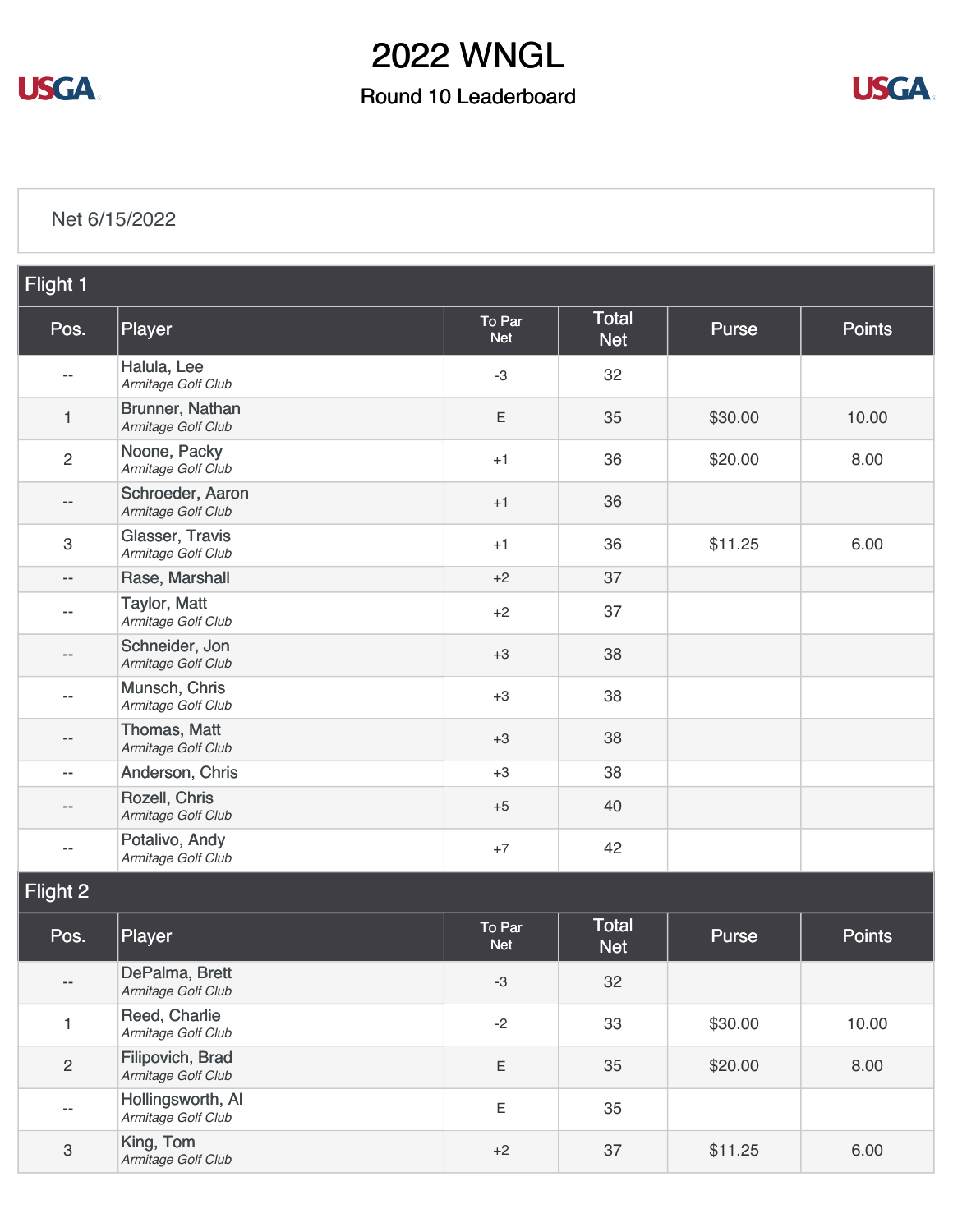

### Round 10 Leaderboard



| $- -$        | Crandy, Mark<br>Armitage Golf Club    | $+2$                 | 37                         |              |               |
|--------------|---------------------------------------|----------------------|----------------------------|--------------|---------------|
| --           | Greene, Harris<br>Armitage Golf Club  | $+4$                 | 39                         |              |               |
| --           | Swivel, Andrew<br>Armitage Golf Club  | $+5$                 | 40                         |              |               |
| $- -$        | Ross, Nate<br>Armitage Golf Club      | $+5$                 | 40                         |              |               |
| $-$          | Wilson, Hal<br>Armitage Golf Club     | $+6$                 | 41                         |              |               |
| --           | Mabius, Dalton<br>Armitage Golf Club  | $+6$                 | 41                         |              |               |
|              | Bush, Brian<br>Armitage Golf Club     | $+8$                 | 43                         |              |               |
| Flight 3     |                                       |                      |                            |              |               |
| Pos.         | Player                                | To Par<br><b>Net</b> | <b>Total</b><br><b>Net</b> | <b>Purse</b> | <b>Points</b> |
| $\mathbf{1}$ | Downing, Mark<br>Armitage Golf Club   | $-4$                 | 31                         | \$30.00      | 10.00         |
| $- -$        | Reynolds, Jim<br>Armitage Golf Club   | $-3$                 | 32                         |              |               |
| $\mathbf{2}$ | Rabold, Earl<br>Armitage Golf Club    | $-2$                 | 33                         | \$20.00      | 8.00          |
| 3            | Parson, Brandon<br>Armitage Golf Club | $-1$                 | 34                         | \$11.25      | 6.00          |
| --           | Toth, Phillip<br>Armitage Golf Club   | $-1$                 | 34                         |              |               |
| --           | Pepperman, Bill<br>Armitage Golf Club | $+1$                 | 36                         |              |               |
| --           | Freitas, Chris<br>Armitage Golf Club  | $+2$                 | 37                         |              |               |
| $- -$        | Cook, Roy<br>Armitage Golf Club       | $+2$                 | 37                         |              |               |
| --           | Pillion, Tom<br>Armitage Golf Club    | $+6$                 | 41                         |              |               |
| $- -$        | Holst, Mark<br>Armitage Golf Club     | $+7$                 | 42                         |              |               |
| --           | Burlett, Bob<br>Armitage Golf Club    | $+7$                 | 42                         |              |               |
|              | Suchy, Brian<br>Armitage Golf Club    | $+9$                 | 44                         |              |               |
| Flight 4     |                                       |                      |                            |              |               |
| Pos.         | Player                                | To Par<br><b>Net</b> | Total<br><b>Net</b>        | Purse        | <b>Points</b> |
| $\mathbf{1}$ | Fleegal, Alan<br>Armitage Golf Club   | $-4$                 | 31                         | \$30.00      | 10.00         |